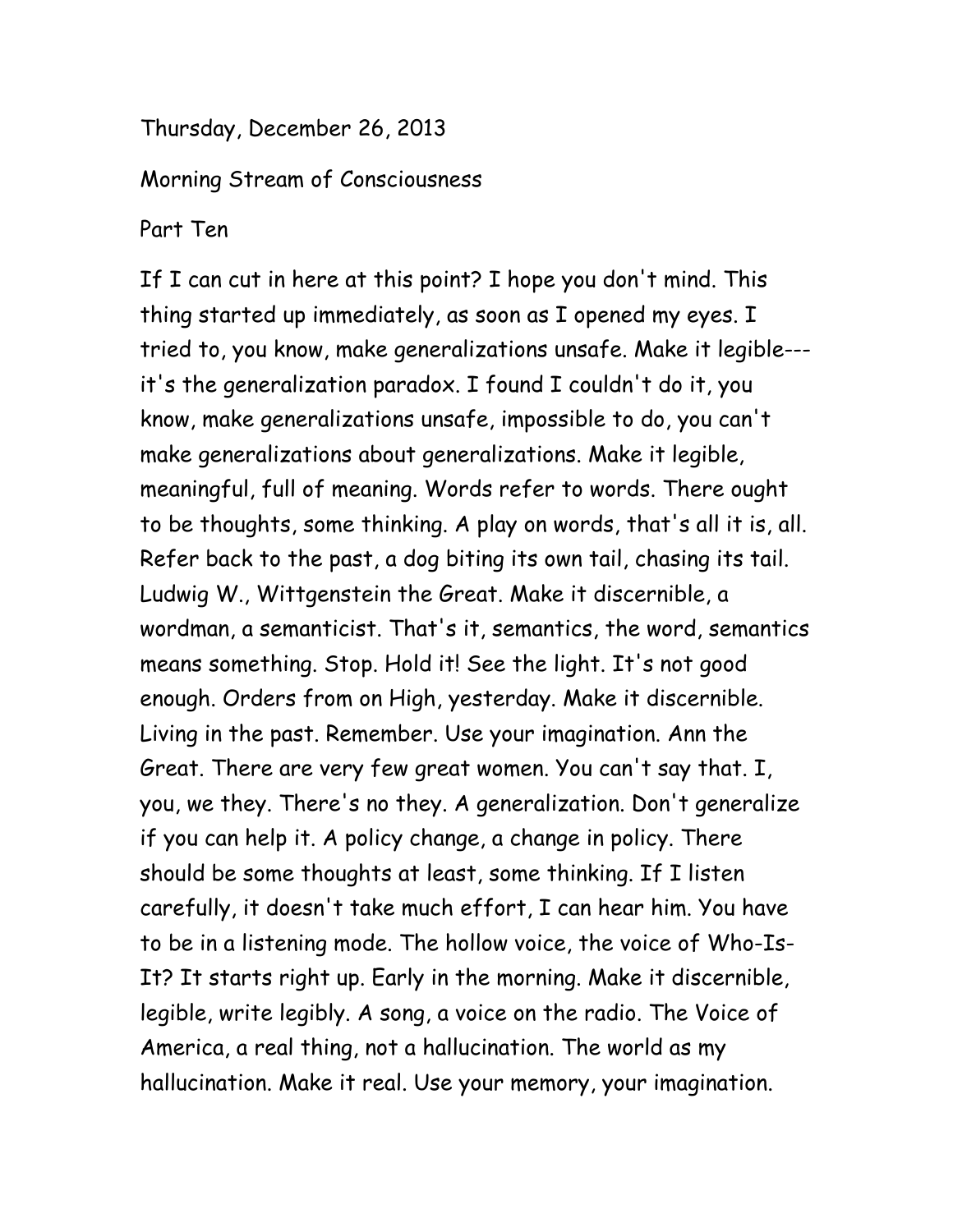That'll do. That'll do it. Words give rise to other words. Words suggest other words. Words, words, words. You can quote me. Noblesse oblige. Whatever. Whatever wasn't good. In the past. During the Time of Insanity. Whatever wasn't good during the Time of Insanity. A certain urgency. Urgent! Urgent! as it says in the song, as it said in the book. I see it now. I remember. The song on the television, on the TV, on the set, Urgent! get it down on paper, put it in writing. Make it legible so others can read it, so I myself can read it. Him, you, it. Words on paper, put it on a disc, on a disk. Slow down, consider what you're doing, if you can. It really doesn't matter. One big cliche, a bunch of idioms marching off to the southwest. You're in the army now. Marching off to the southwest. New territory. Unfound land. I can't read this. Refer to the past. Take a history. Find out about him, me, them. Haste makes waste, totally useless. There's no doubt about its authenticity, about its originality, there is some doubt. Beauty beyond the Seas. No name, No one. Whatever, whatever at work, whatever is bad, stop to thnk, consider what you're saying, if you have the time. Where did it go? You're writing too fast. You are, I am. It sounds sour, am sour, bitter, sour. Slow down, speed up, try to be consistent, the hobgoblin of small minds. Inform the muscles, tell the muscles when to move. Move now. Stop. Start. Speed up. Slow down. The brakes froze. Contradictory commands. Central Command Center. The CCC.

Get going, start up---fire up the engine, heap on the coal. Pile it on. Have something to eat. Now! That's exactly what you're doing. A train of thought and you're the engineer. Fire up the engine. You're fired. You're tired. Get going. From the get-go. A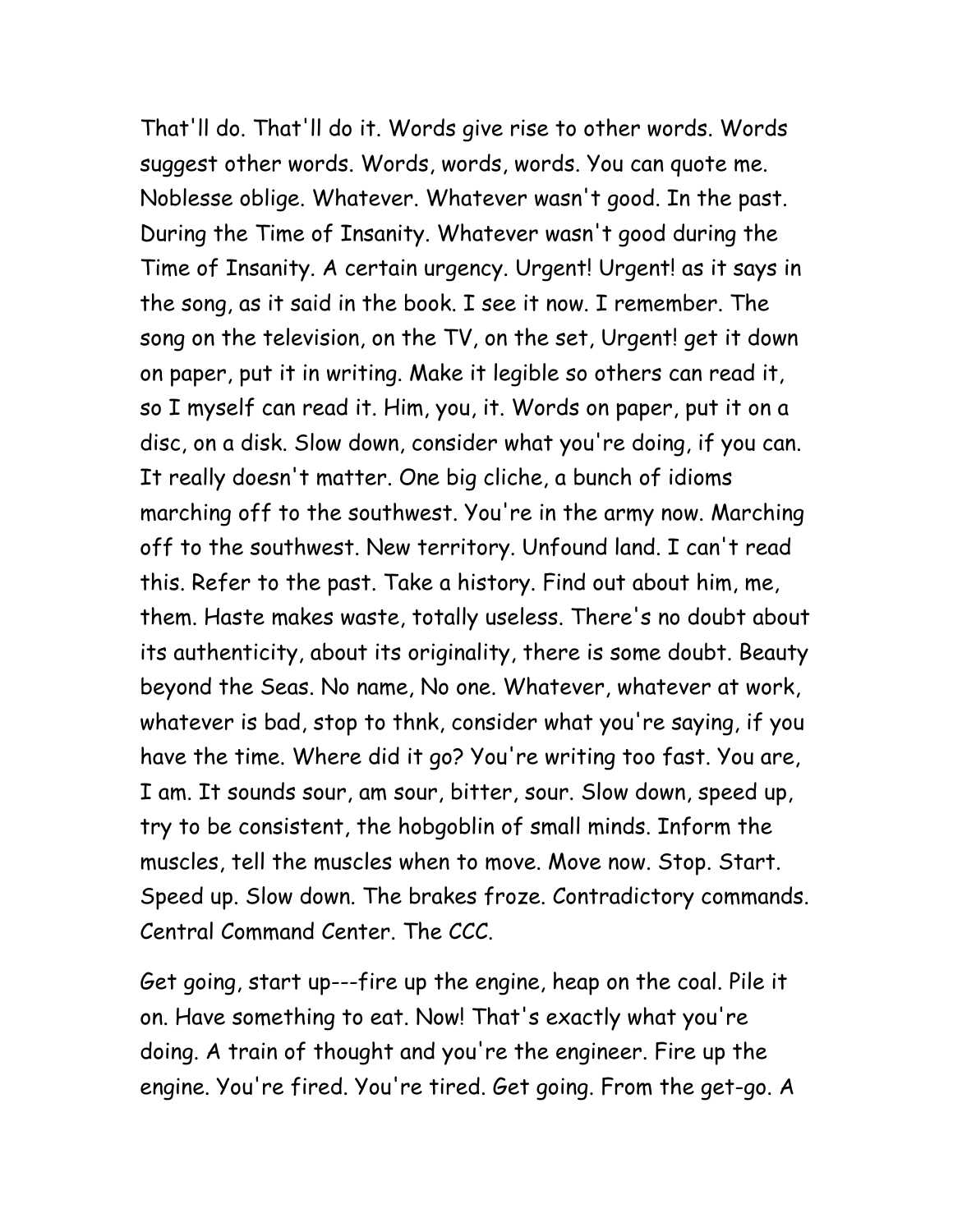big cliche, words fail me, What? I don't understand. Bob the Great, the Great Bob. Hurry up, scurry along. It could be anyone. Ninety-nine percent effort, one percent inspiration. I forget. Refer back. Take a history. The meaning of words. Examine the influences. Choose! Take it apart. Analyse. THINK! Do you know what I'm saying? A semanticist. A priest of words. A holy task, a divine effort, I can't figure it out, figuring out is bad. Put it back together. Humpty Dump. He couldn't put it back together. They couldn't. He forgot. He got bored. You choose. Commit at this point. Wait a minute. Speed up. Get a ticket. Pay up. Pay it off. Get going, from the get-go. Americana, Adenturama, Eventurama, eventually, the VOA, the POV. That's all it is, you're entitled to your opinion, just an opinion. That's your POV. From my point of view, from where I sit. An acronym. Soon all words, all words in English, the English Language itself, English, will be resolved by acronyms. You missed the point the first time around. It makes things go faster, more smoothly. That's the idea behind it. A flat line. All one big cliche.The English language, so versatile. Say anything twice, a semanticist. Words have meaning. The meaning is in the moment, that's all there is, that is what it means. Objectivity and meaning. The one pays off the other, complements the other. Words taken out of context, concepts are generalizations, define your terms, "let's go to the the videotape." Before you say anything, before you speak, think about what you're going to say, put it in writing before you squeek. A voice from the past, the wishing well. I wish you well as you start out on life's path, upstart that you are, on life's past. A Freudian slip, the psychopathology, take a history, mark my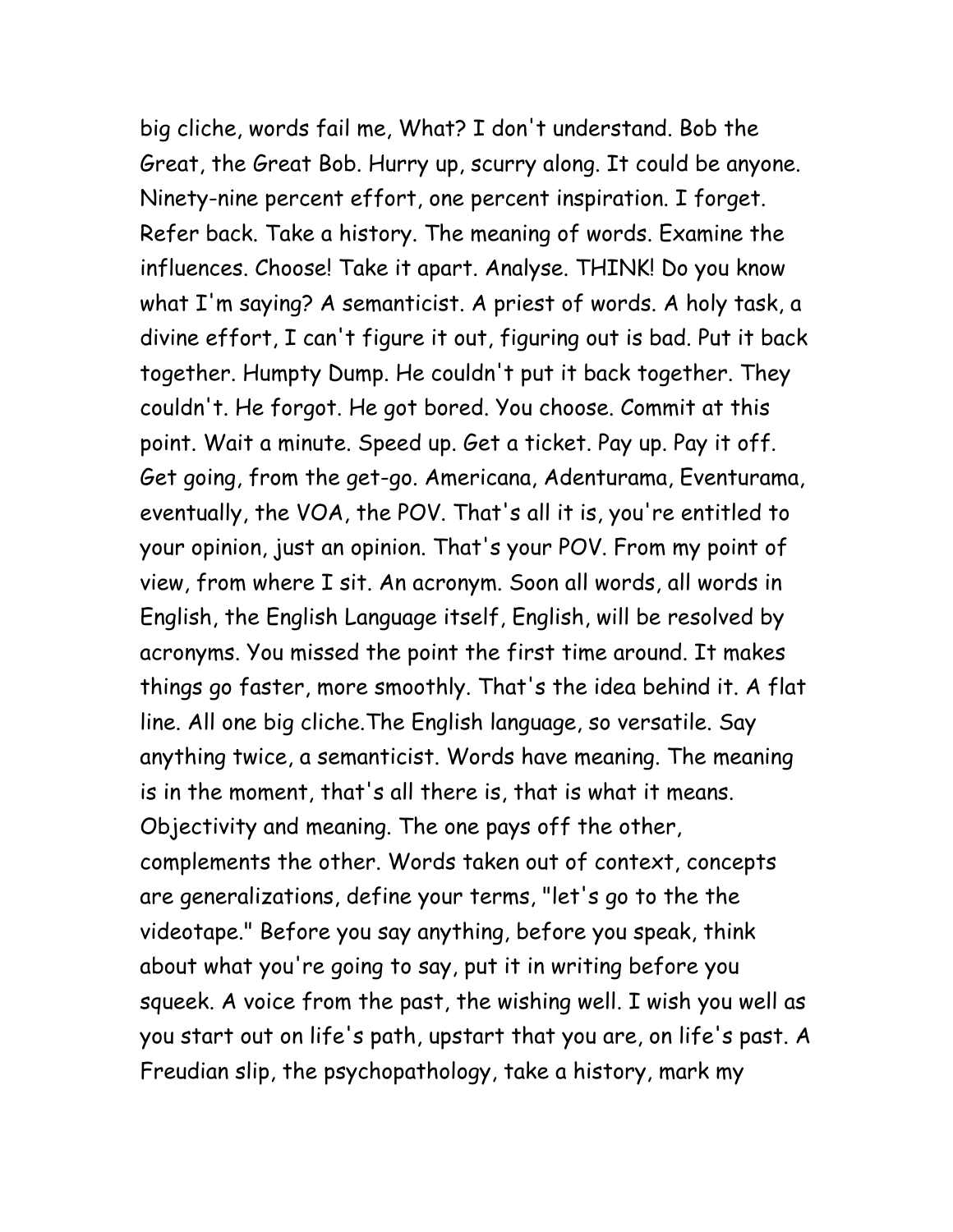words, wise up. It's time to stop. I can still hear his words ringing in my ears. The hour is over. Get the vacuum cleaner, the sweeper or whatever it is called. Shortening bread. Mama's little something loves shortening bread. You cut me off, lightened my load, shortchanged me. Are you out of your head? I rimed, rhymed. How does it go? How do you spell that? I think it means frost in French. After that, an abbreviated game of pool, behind the eight ball, you sure do know how to something. I forget. I keep remembering the same thing. I can't forget such a thing. It's time to forget, time to remember. Thyme, ryhme, time, rime. That's not how you spell it. Total recall without the misspellings. Misspell, misspel. Mississippi. It's in there. It's all in there. Is this what I would have said? It takes another person to have a relationship. Yesterday and tomorrow. All there, all we've got, insert this, extract that. Unzip the file. A matter of course, taken for granted. Words and more words. When will it ever stop? You'd better sit down. I've got some bad news. A torrent of words. What does it all mean. Names, words, all words have equal value. They don't. As I've said in the past. Not worth putting down on paper, not worth remembering. You choose. Your name, that's it, the end. Unknown names, the Domesday Book, the Doomsday Book. A charlatan, a soothsayer, a wordman, A German philosopher. Snake oil. This has to be said. What's that smell? An unheard voice. See with your ears, get a hearing aid. Squeek, squawk, put it in words. Hear with your eyes, get some glasses. Technology is constantly improving, people change, you know. The Great Bill B., Bill the Great. This doesn't mean a damn thing. Somebody else's words. Reasoning correctly, logically. The logic is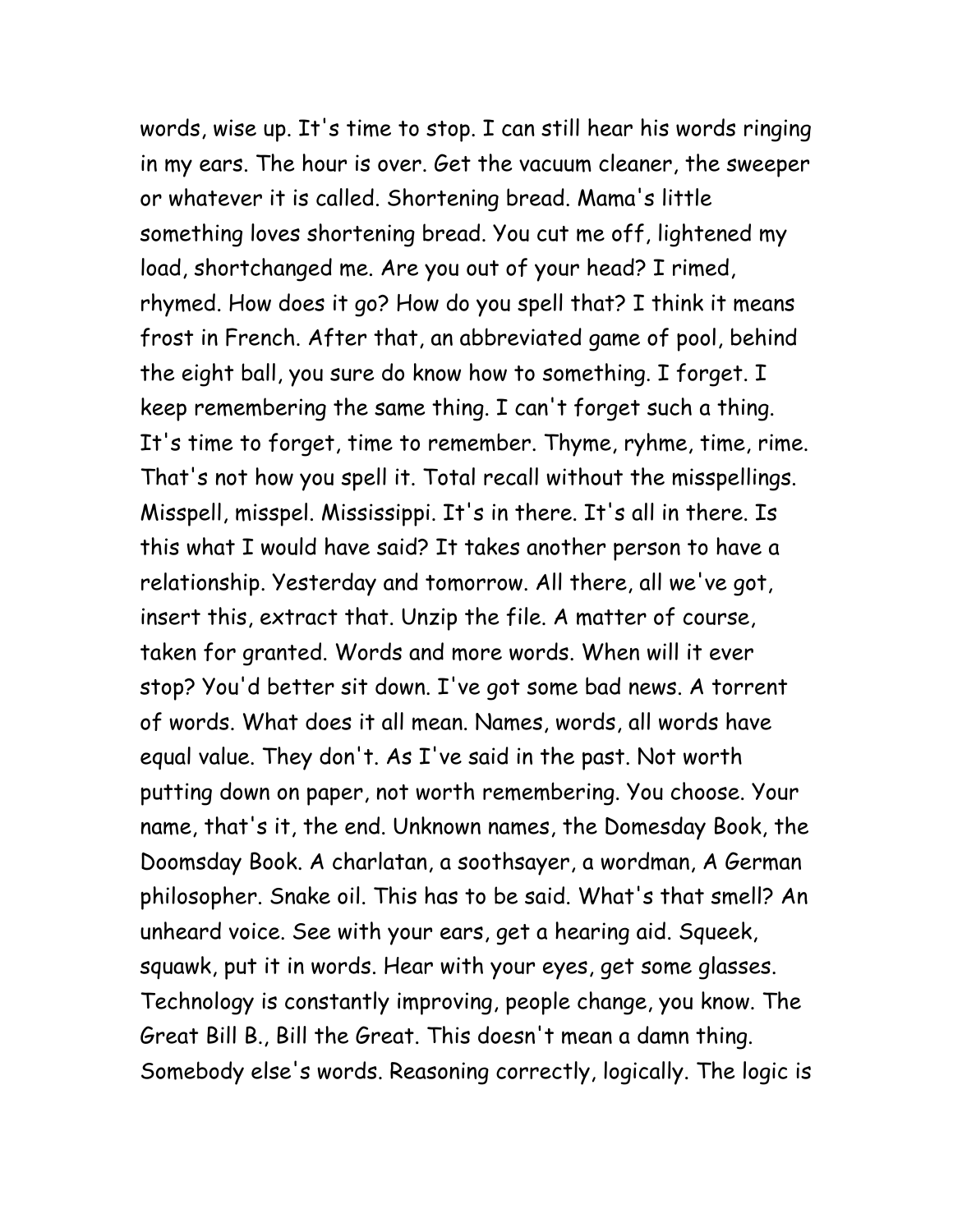bad, the doctor said. I will now refer back, refer back. A kind of voice, talking perfectly loud, loudly as it says. Get going, go with the flo, keep up with traffic, keep up with the crowd. A huge acronym, that'll do. This must be said, said this way, compelling logic, sound reasoning, perfectly loud, an unheard voice, clamoring for attention, a whole lot of them, a group of words, many different voices, all clamoring for attention, total insanity. Which one will the fountain bless? A parking ticket began the whole thing. A simple parking ticket and we're on our way. A broken meter. Isn't that ridiculous, absurd? The Great Barry, Gerry, Gary. Barry the Great. Fixed in stone, in marble, immortalized, up there with the immortals, from time immemorial, Beauty across the Seas, spell check, more sophisticated ugliness, as I've said in the past, this bears repeating, this bear is repeating. You choose, I'm leaving it all up to you. A reflection of reality. Reality is sad, dirty and ugly. Beauty beyond the Seas, utter nonsense, drivel. The patient is heading south, taking a turn for the worse, for the worst I want to say. Say it then, out with it. A big cliche. Foreign markets, a stranger in my own home. Words suggest other words, that's how it works, a process of association. Take a history. Eric Maria Remark. Sign on the dotted line. Come to a conclusion, if there is one. The end. That should do it. Physically impossible. If the mountain won't come to Mohammed, Mohammed will come to the mountain. You must say that, an inner voice, see with your ears. Will you listen to that? Totally incredible, ridiculous, meaningless drivel. I can't remember. It is futile to resist. Move the muscles, get out of bed. A clinical depression, the patient is brain dead. Too many pills. Downers, uppers, the underclass. This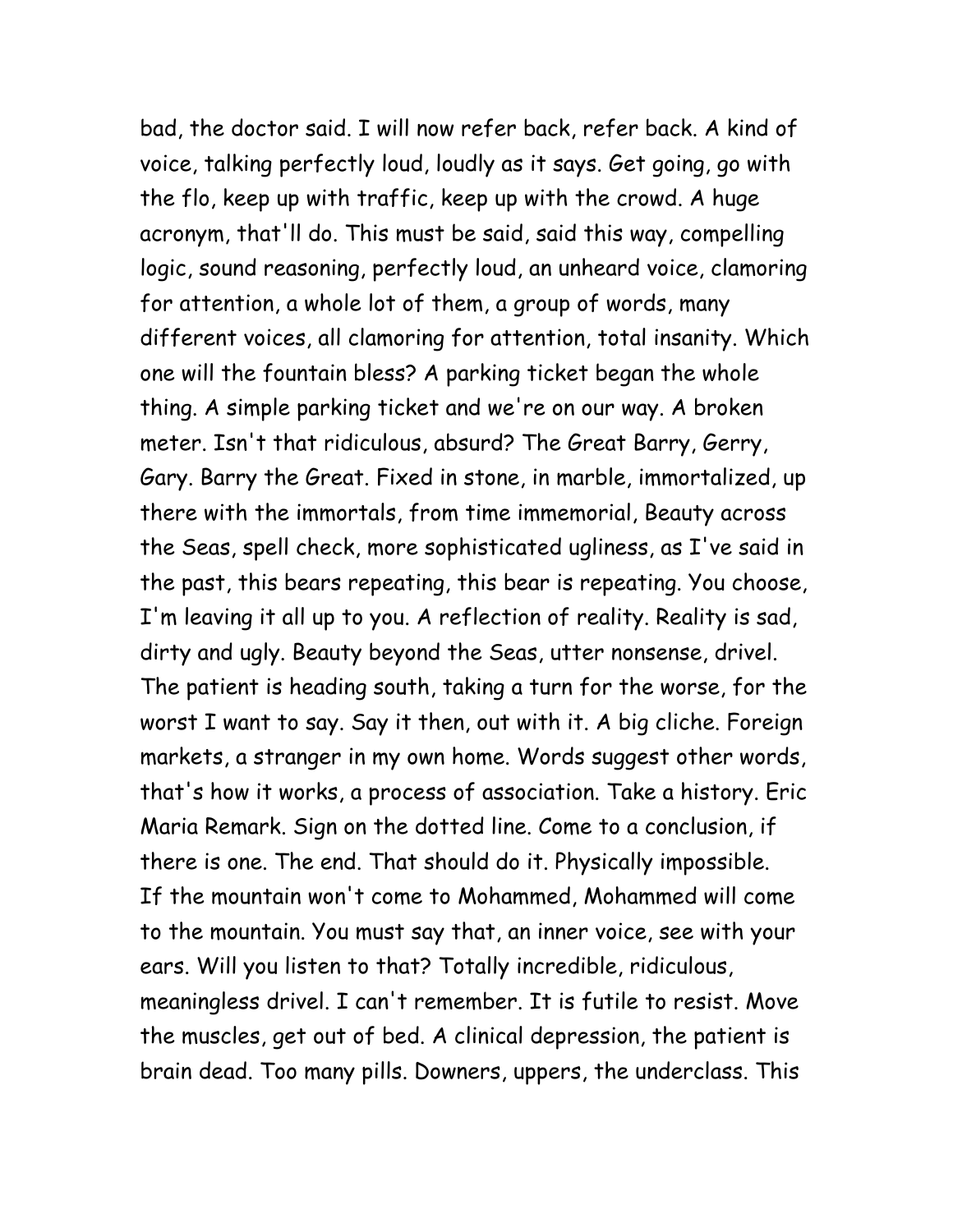will mean something in a minute. The enthusiasm of the moment! En-thus-i-asm---the god within. A period, an exclamation mark. Get this down on paper, a word play, a folding of the hands. As it says in the book, the Word of God. A big cliche, too trite to be put into words. It's all in there, repressed ideas. We have seen the Promised Land, a Pisgah sight. Character assassination, ass ass in Nation. A big ass, a big butt. Hidden meaning, I'm leaving it all up to you. You find it, words have meaning. Read, write, Random Only Memory. An emory board. What? You expect me to get out of here with an emory board? At least a file of some sort, Puhleeze! Put it in a cake, a file in a cake, a piece of cake with a file in it. The Great ROM !

Now, on to other thimgs. Get to the good stuff. Humor is our best friend. Analyze that, take it apart, physically impossible, fast becoming impossible, physically impossible. Do you know what I'm saying? He was overcome with sorrow, the tears flowed down his cheeks, his buttocks, his big ass. She said: "You've got some cheek." A big cliche. Do you know what I'm saying? Break that down, cut it into pieces. She cut him to pieces with her sharp tongue, Woe from Wit, someone else's words. This bears repeating. I've got you now, I see what you mean. see with your ears, listen with your eyes. Fast becoming outmoded, utterly useless, defunct. I forget. I can't remember. It is useless to resist. Move your muscles, the command from on high, the command prompt. Can't stop right now, moving on, across the paper, toward the southwest. Westward Ho! Resitance is useless. Kill them all. A flash in the pan, recent history, the twentieth century, kill them all, the twentieth-first century, the command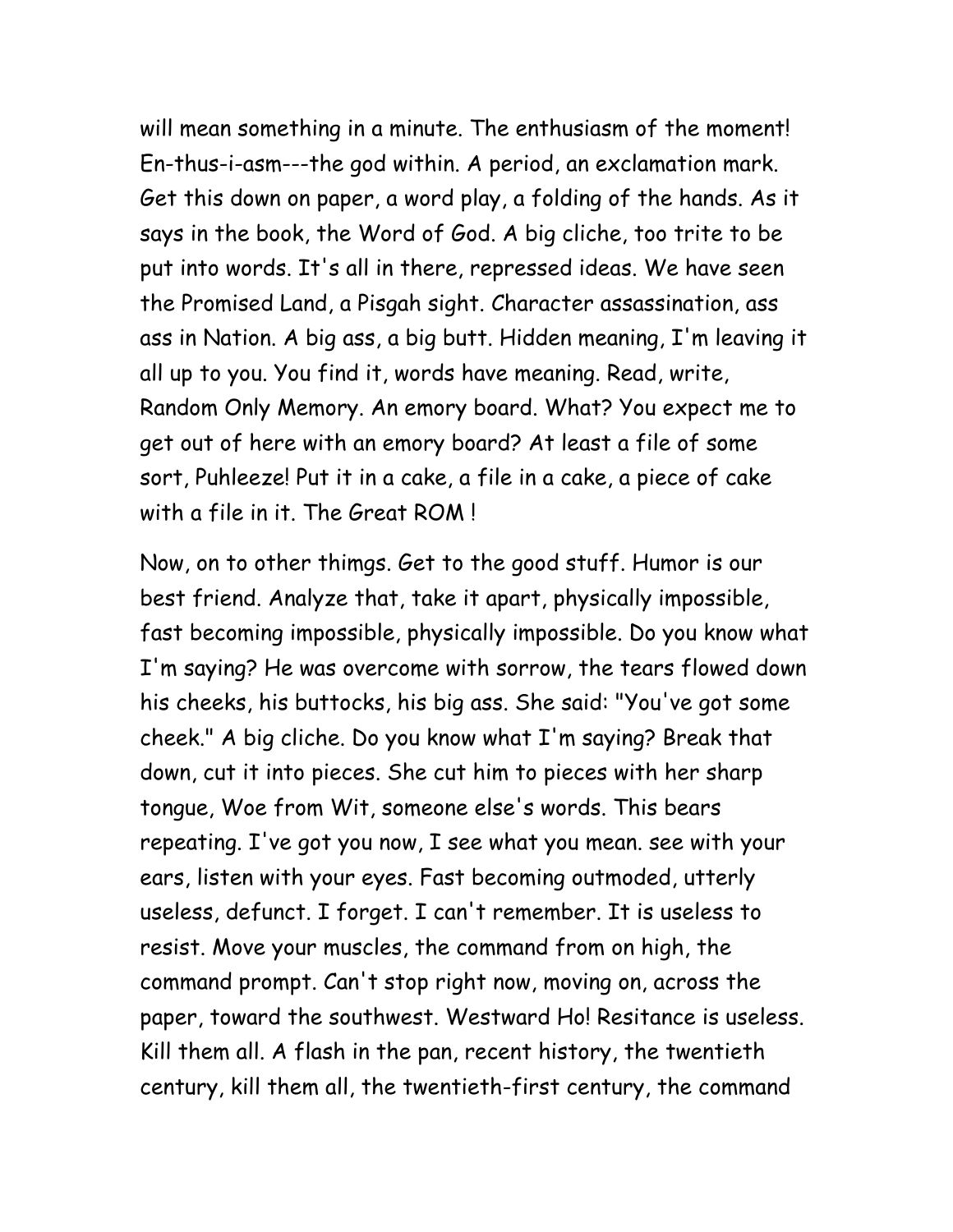prompt, what is that? Fast becoming obsolete, it must be pretty bad by now, planned obsolescence. A flash in the pan, tin pan alley. Dying or something. They don't really know what, what it is. Do you know what I'm saying? The whole picture, the big picture, the total view. I totaled my car, for what it's worth. Explain yourself. Planned recrudescence. Up in the morning and off to work, to school, wherever. Wherever is good, you choose, a victim of circumstances, that's all it is.

Follow your schedule and stick to it. Stick to your plan, consult your plan. Sticktoitivness. The American Way, Man of La Mancha. Explain yourself, speaking perfectly loud, as it says, as I was saying. Exercise a little, don't overdo it. Slow down, go to work. Speed up. Work with your mouth. Say something. Famous last words. A jumbled up mess. Time to go. Time to go, get the Hell out of here. You haven't said anything yet. I'm just beginning to speak, to squawk, to talk. The still, small voice of Whom? Where's the humor in that? I just don't get it. What's he saying, do you know? Truncated speech, too convoluted, too complicated a sentence. What exactly are you saying? Precisez! A little French. Throw some words on the fire. Clarifiez! Up North, down South. French or Spanish, you choose. You have no choice. If I had my choice, I would choose. The Freudian slip, the unspoken word. You choose, choose your words carefully. You have no choice in the matter. The Heisenberg Principle, a big iceberg, the sinking of the Titanic. Seven-eighth's underwater, Ninety-Nine and forty-four Percent pure. Dishpan hands, handle him with kid gloves, a white tornado. Coming to an end. Concluding. Seize the day, carpe diem. Don't worry about it. Think positive, positively. A